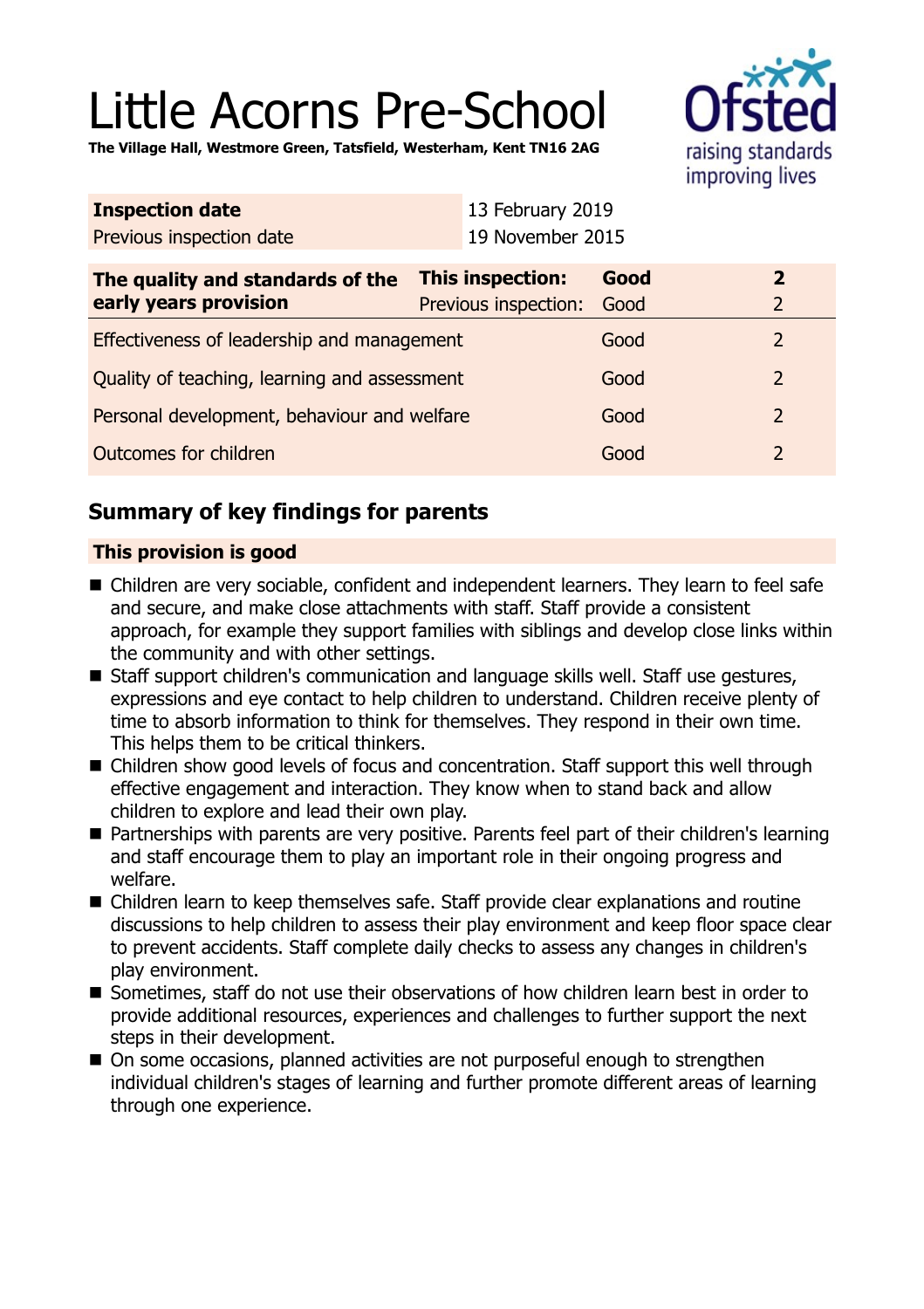## **What the setting needs to do to improve further**

## **To further improve the quality of the early years provision the provider should:**

- use staff's observations and knowledge of children's learning styles even more precisely to provide experiences to further enhance their learning
- **n** refine planned activities further to strengthen children's understanding and engagement in purposeful learning.

## **Inspection activities**

- The inspector observed staff's engagement with children in the indoor and outdoor environments.
- $\blacksquare$  The inspector spoke to staff and children, when appropriate.
- The inspector looked at the setting's self-evaluation.
- $\blacksquare$  The inspector carried out a joint observation with the deputy manager.
- $\blacksquare$  The inspector spoke to several parents during the inspection.

## **Inspector**

Claire Parnell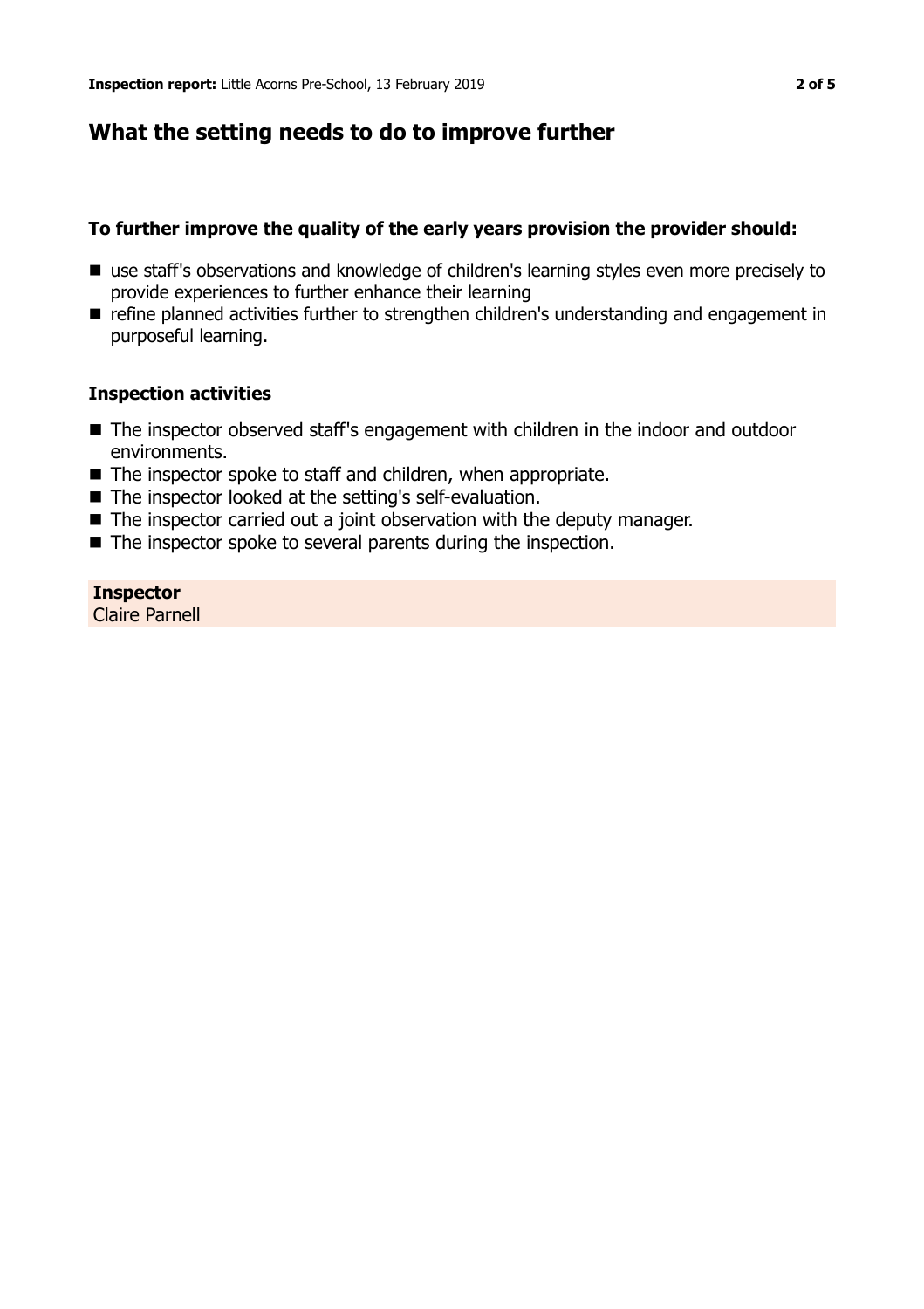## **Inspection findings**

#### **Effectiveness of leadership and management is good**

Arrangements for safeguarding are effective. Staff know the procedures to follow if they have a concern about a child in their care. The management team provides continuous training for staff through regular discussions and sharing of up-to-date information, to support children's ongoing welfare. Staff continuously improve their skills, practice and knowledge through training, research and information from other practitioners. Staff receive regular supervision and reflect as a team to help identify effective practices and areas to develop. Staff encourage parents and children to feed back what they like about the setting and what they would like to develop. Staff liaise with other professionals to provide a consistent approach to children's learning and care.

## **Quality of teaching, learning and assessment is good**

Children show great motivation to explore and experiment in their play, using indoor and outdoor environments enthusiastically. Staff provide stimulating play opportunities to promote all areas of learning, overall. They support children's learning through a good balance of adult-led and child-initiated play. Children have additional experiences, such as investigating wildlife gardens to discover what happens in the world around them. Staff observe, monitor and plan for their progress. They encourage parents to share children's achievements from home, to help build a bigger picture of their development. Staff track children's progress regularly to identify the next steps in their development and to monitor for any gaps in their learning, to support them in their readiness for school.

### **Personal development, behaviour and welfare are good**

Staff encourage children to learn about the importance of a healthy lifestyle. Staff talk to children about making healthy choices at snack time and encourage parents to provide healthy options for children's lunches. Children know to wash their hands before eating, and after toileting and messy play. Staff encourage them to wipe their noses, with support for younger children if necessary. Children choose whether to play indoors and outdoors. They use tools and resources to help develop both small and large muscles. For example, they use spoons, scoops and tweezers to fill small containers with cereal. Children learn to cooperate with each other. They know right from wrong and inform staff of any inappropriate play. Staff encourage children's social play. Children progress from playing alongside their peers to engaging in group play.

#### **Outcomes for children are good**

Children learn to be inquisitive in their play. They problem solve and question how and why things work. For example, children explore the musical instruments and find that the guitar does not turn on. They show an understanding that new batteries are required to make it work. They extend the use of the instruments to explore how music is made. They learn to relate this to sounds and pitch, and use different beaters to make loud and quiet sounds. Children learn to recognise familiar words. For example, younger children associate pictures with their name. Older children recognise their written name as part of the registration process and on labelled boxes to store their personal items.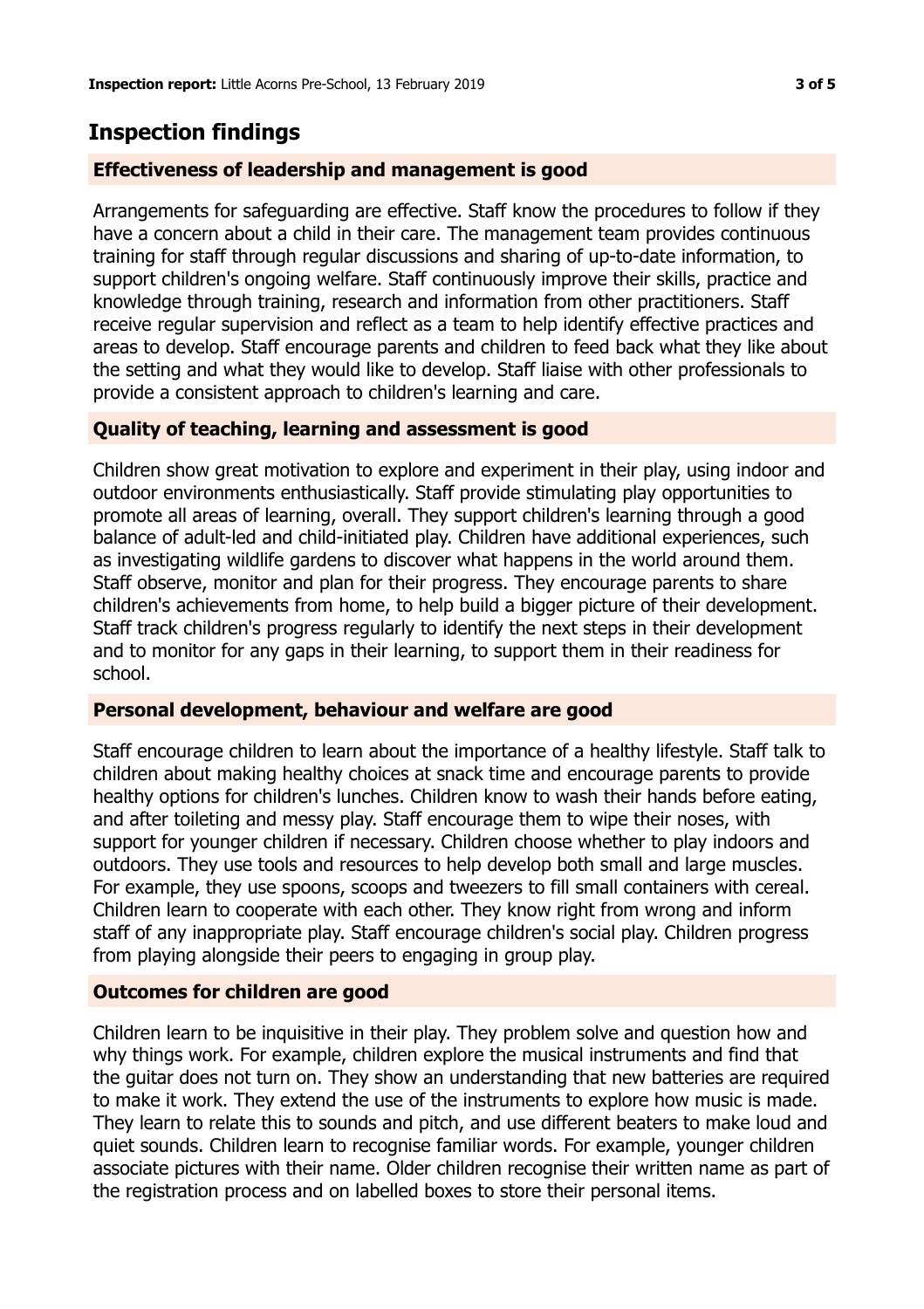## **Setting details**

| Unique reference number                             | 122751                                                                               |
|-----------------------------------------------------|--------------------------------------------------------------------------------------|
| <b>Local authority</b>                              | Surrey                                                                               |
| <b>Inspection number</b>                            | 10066197                                                                             |
| <b>Type of provision</b>                            | Childcare on non-domestic premises                                                   |
| <b>Registers</b>                                    | Early Years Register, Compulsory Childcare<br>Register, Voluntary Childcare Register |
| Day care type                                       | Sessional day care                                                                   |
| Age range of children                               | $2 - 10$                                                                             |
| <b>Total number of places</b>                       | 30                                                                                   |
| Number of children on roll                          | 35                                                                                   |
| Name of registered person                           | Little Acorns - Tatsfield Pre-School                                                 |
| <b>Registered person unique</b><br>reference number | RP903154                                                                             |
| Date of previous inspection                         | 19 November 2015                                                                     |
| <b>Telephone number</b>                             | 01959 540775                                                                         |

Little Acorns Pre-School registered in 1992. It operates from the village hall in Tatsfield, Kent. The pre-school is open Monday to Friday, during school term times. Sessions are from 9am until midday on Wednesday and Friday, and from 9am until 3pm on Monday, Tuesday and Thursday. The setting also offers a breakfast club for pre-school children and those attending the neighbouring school, operating from 7.15am to 9am. The pre-school provides funded places for children aged two, three and four years. It employs seven members of childcare staff. Of these, six hold early years qualifications at level 3 and one at level 2.

This inspection was carried out by Ofsted under sections 49 and 50 of the Childcare Act 2006 on the quality and standards of provision that is registered on the Early Years Register. The registered person must ensure that this provision complies with the statutory framework for children's learning, development and care, known as the early years foundation stage.

Any complaints about the inspection or the report should be made following the procedures set out in the guidance Complaints procedure: raising concerns and making complaints about Ofsted, which is available from Ofsted's website: www.ofsted.gov.uk. If you would like Ofsted to send you a copy of the guidance, please telephone 0300 123 4234, or email [enquiries@ofsted.gov.uk.](mailto:enquiries@ofsted.gov.uk)